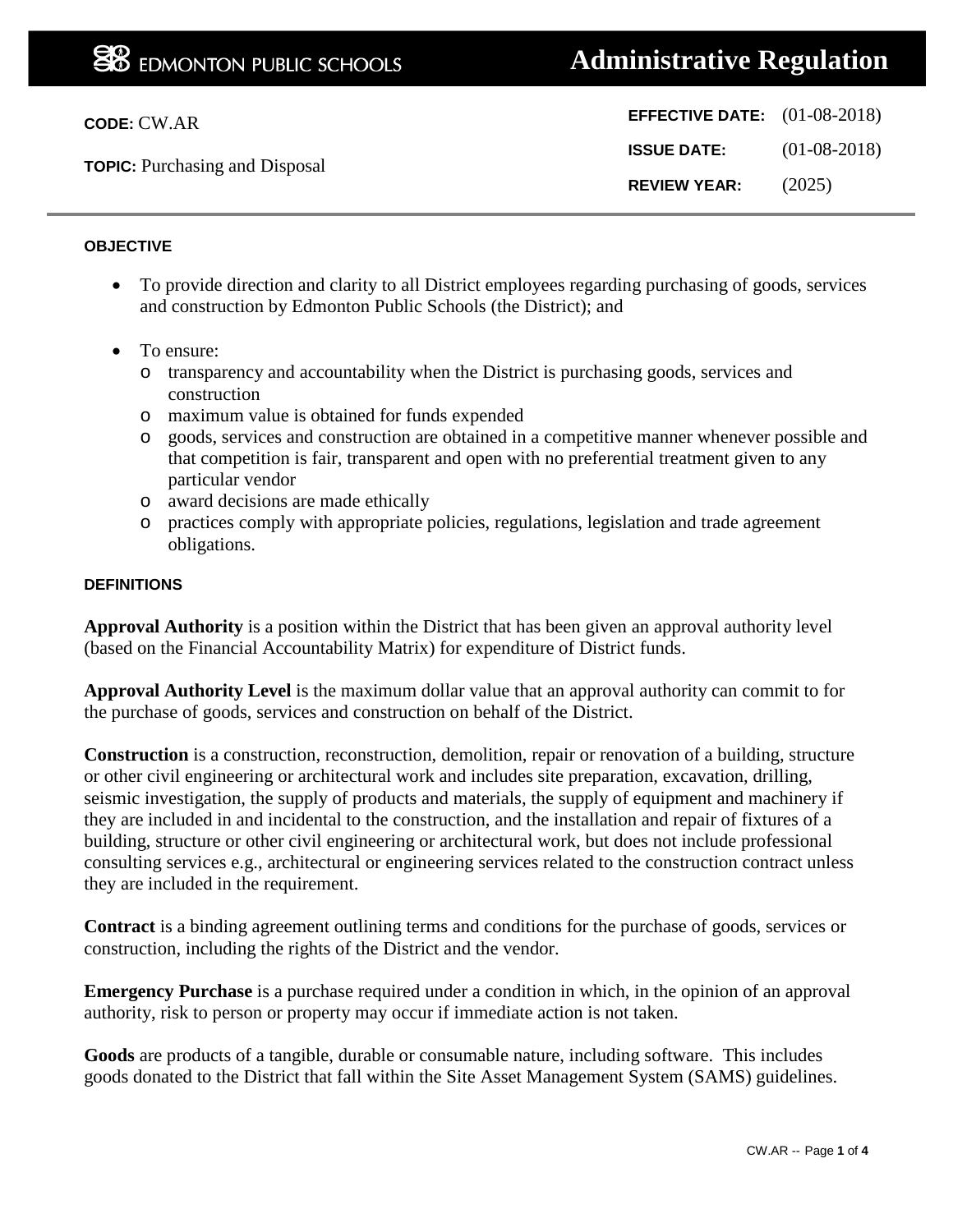**Purchase Order** is a contract between the District and a vendor for the purchase of goods and/or services at an agreed upon price, quantity, quality and delivery date.

**Purchasing Authority** is the authority to sign or enter into a contract on behalf of the District.

**Purchasing & Contract Services (PCS)** is the department responsible for the purchase of goods, services and construction on behalf of the District.

**Registered Vendor** is a vendor that has met specific criteria established by PCS in order to provide goods and services to the District. Not all registered vendors have contracts with the District.

**Services** refer to labour or tasks performed by individuals.

**Surplus** is excess inventory that is no longer required.

#### **RESPONSIBILITY**

- 1. PCS is responsible for:
	- a. managing the purchasing of goods, services and construction with an aggregate value of \$5,000 or more on behalf of the District
	- b. establishing contracts for use by the District
	- c. managing the approval process for registered vendors for use by the District and maintaining the registered vendor database
	- d. authorizing the disposal of all surplus items and the subsequent transfer of funds within the District
	- e. the disposal of declared surplus items
	- f. vetting and review of all contracts over \$5,000 in order to minimize risk to the District, and to ensure adherence to District regulations, policies and guidelines
	- g. maintaining a contract management database of all District contracts.
- 2. Decision Units (DUs) are responsible for:
	- a. purchasing from registered vendors as described in the Edmonton Public Schools Purchasing Procedures and Guidelines Manual, which is available on the PCS website
	- b. prior to entering into a contract for goods or services under Exceptions (section B in this regulation) with an aggregate value of \$5,000 or more, sending all vendor contracts to PCS for review and vetting prior to executing. Upon execution of the contract, the DU will provide a copy of the contract to PCS to store in the contract management database.
	- c. entering District assets, including donated goods, into SAMS in accordance with the guidelines provided in the SAMS and Surplus Manual, which is available on the PCS website
	- d. when declaring surplus items, providing a detailed list of surplus items to PCS.
- 3. Approval authorities are responsible for, prior to authorizing an expenditure, ensuring that the requirements of this administrative regulation have been followed.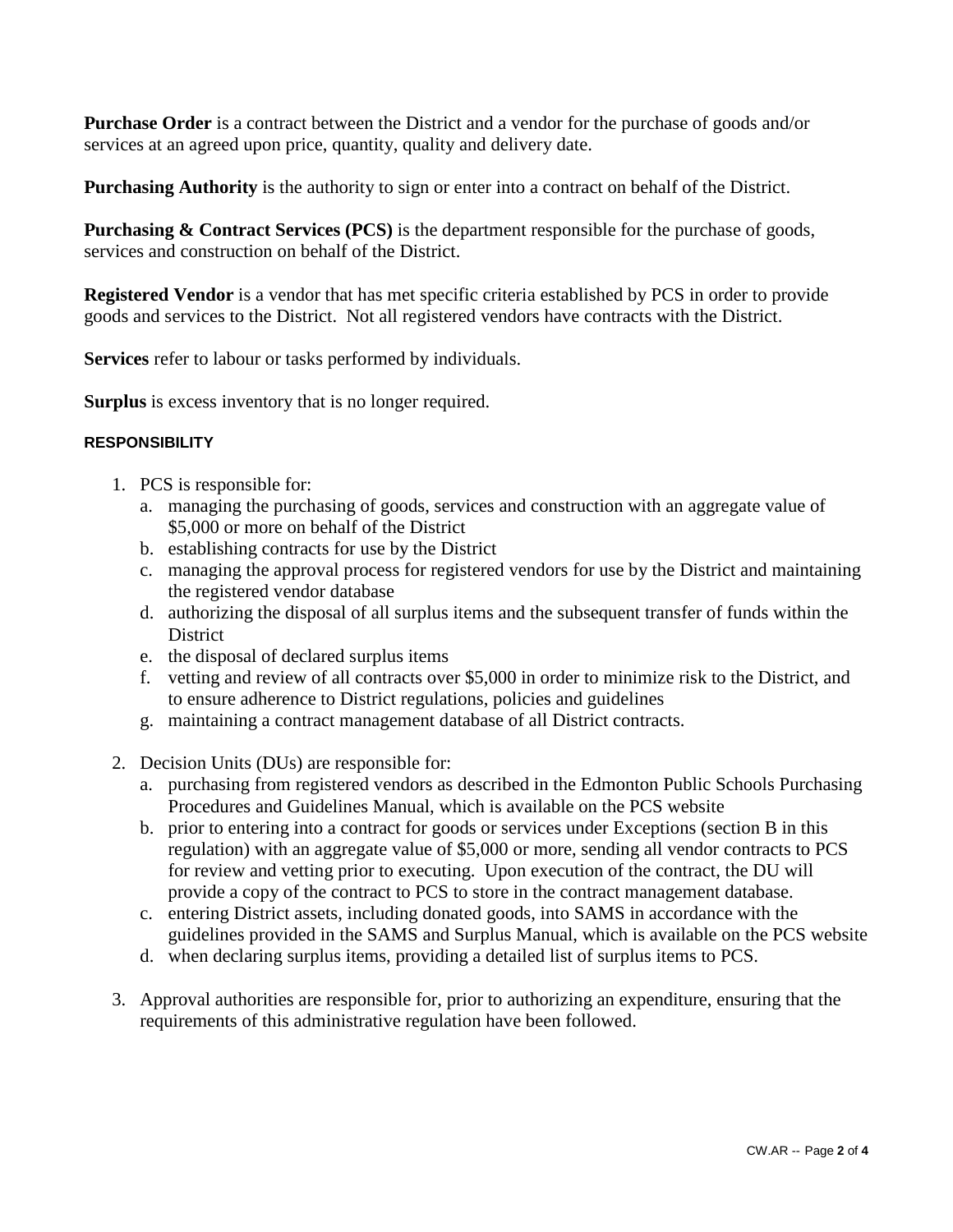## **REGULATION**

# A. PURCHASING

- 1. For purchase of goods and/or services, if a contract exists with a vendor who can supply the required goods and/or services, then these goods and/or services must be ordered from the contracted vendor. The list of contracts is available on the PCS website.
- 2. In the absence of any contract, purchasing of goods and/or services:
	- a. with an aggregate value less than \$5,000:
		- i. may be ordered directly from any registered vendor. Purchases must be in accordance with this administrative regulation and the Edmonton Public Schools Purchasing Procedures and Guidelines Manual.
		- ii. use of the District credit card for these purchases is encouraged.
	- b. with an aggregate value of \$5,000 or more:
		- i. a requisition must be created and the purchase must be managed by PCS.
		- ii. purchases with an aggregate value of \$75,000 or more, in accordance with the New West Partnership Trade Agreement (NWPTA) and the Canadian Free Trade Agreement (CFTA), require posting on the designated electronic bidding system.
- 3. Purchase of the following goods or services, can be managed directly by the DU:
	- a. fieldtrips (including overnight and out of province)
	- b. catering
	- c. professional development (including training/conference/convention fees)
	- d. student and/or staff travel (including airfare, vehicle rental, accommodation, subsistence)
	- e. yearbooks and agendas
	- f. graduations
	- g. fundraising products
	- h. store supplies e.g., canteen
	- i. emergency purchases
	- j. books and publications

These purchases should be made using registered vendors wherever possible. Use of the District credit card for these purchases up to \$5,000, where feasible, is encouraged. For purchases of these goods and/or services exceeding \$5,000, a requisition should be created and the purchase managed by PCS.

- 4. Splitting or dividing a purchase in order to avoid exceeding an individual's authorized limit or a limit set by this administrative regulation is prohibited.
- 5. Construction at any value must be initiated through Infrastructure.
- 6. Purchase of computer hardware not available on contract must be approved by District Technology.